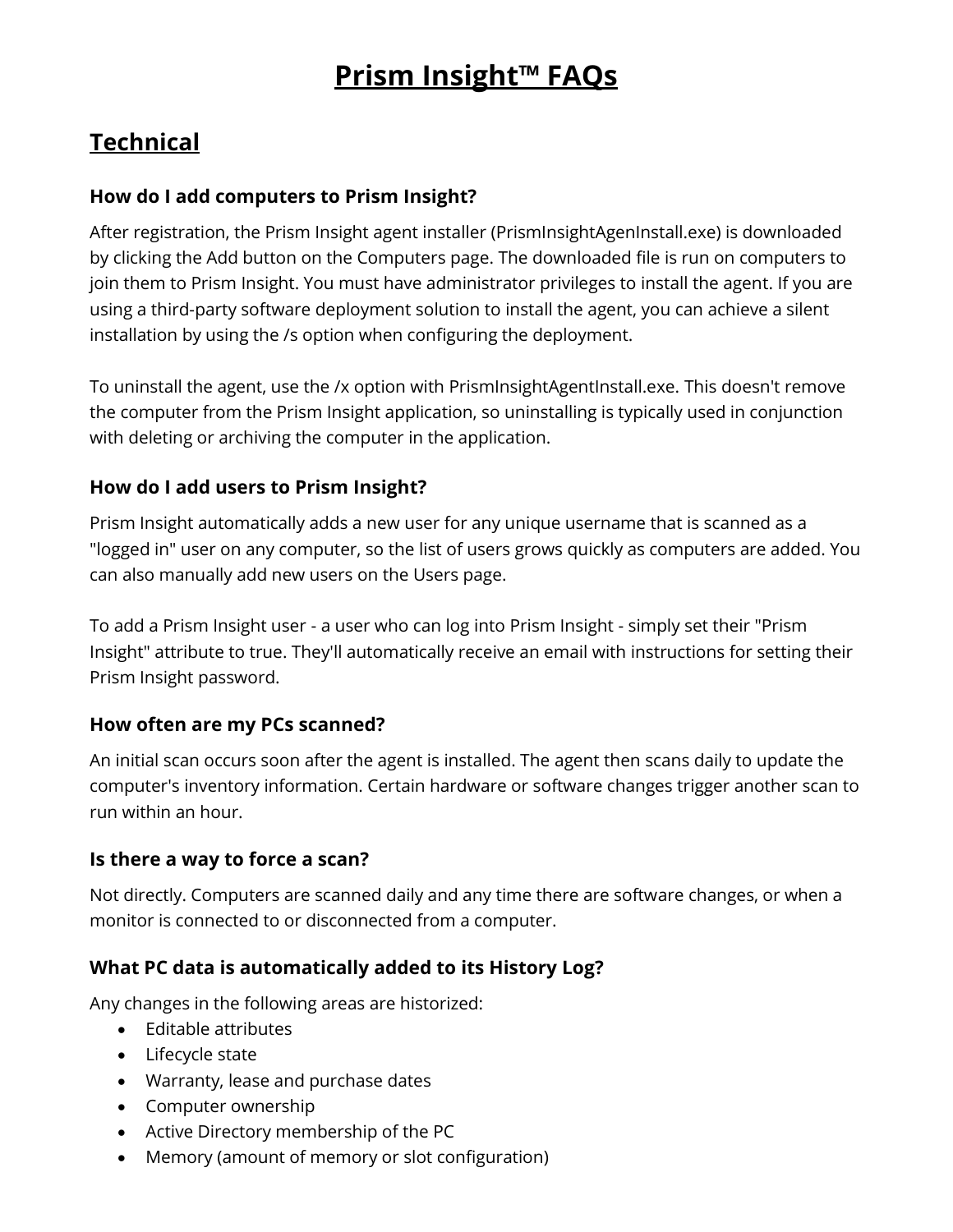# **How does the Laptop Battery Health widget determine battery health?**

Battery health is a measure of the battery's current charge capacity compared to its original (asdesigned) maximum charge capacity. Over time and with use, maximum charge capacity degrades to the point where the battery may need to be replaced. By displaying battery health information on the dashboard, Prism Insight helps you plan for timely battery replacements.

Prism Insight follows generally recommended guidelines for laptop battery replacement: **Good:** Battery's current maximum capacity is >= 80% of its original maximum capacity **Fair:** Battery's current maximum capacity is 50% to 80% of its original maximum capacity **Poor:** Battery's current maximum capacity is <50% of its original maximum capacity

Note that a battery's health is not the same thing as its current charge level (whether the battery needs to be charged or not).

#### **What is the difference between retired, deleted and archived computers?**

**Retired** is a lifecycle state that can be set on a computer. A retired computer remains visible in Prism Insight. It can be brought out of retirement if needed by changing its lifecycle state to something else. The agent will still communicate with Prism Insight whenever the computer is powered on. Use this option for computers that you don't intend to use in production, but that aren't yet ready to be recycled, destroyed or returned on a lease.

**Delete** and **Archive** are actions you take to permanently remove a computer from Prism Insight. Deleted and archived computers no longer communicate with the Prism Insight service and no longer consume a license.

A deleted computer's attributes, history and inventory data (other than external monitors) are erased from Prism Insight as soon as you delete the computer.

An archived computer's inventory data, attributes and history are still visible on the Archived Computers page. Use this option if you want to hold onto a computer's information for a while. After that, you can delete the computer to completely erase it from Prism Insight.

Monitor information from deleted or archived computers is retained. The name of the last computer it was connected to is still shown.

# **Can I export data from Prism Insight to share with my colleagues or manager?**

Yes, all grid data can be exported to Excel or PDF. Simply show, hide and arrange the columns as desired, then select Export from the grid's menu.